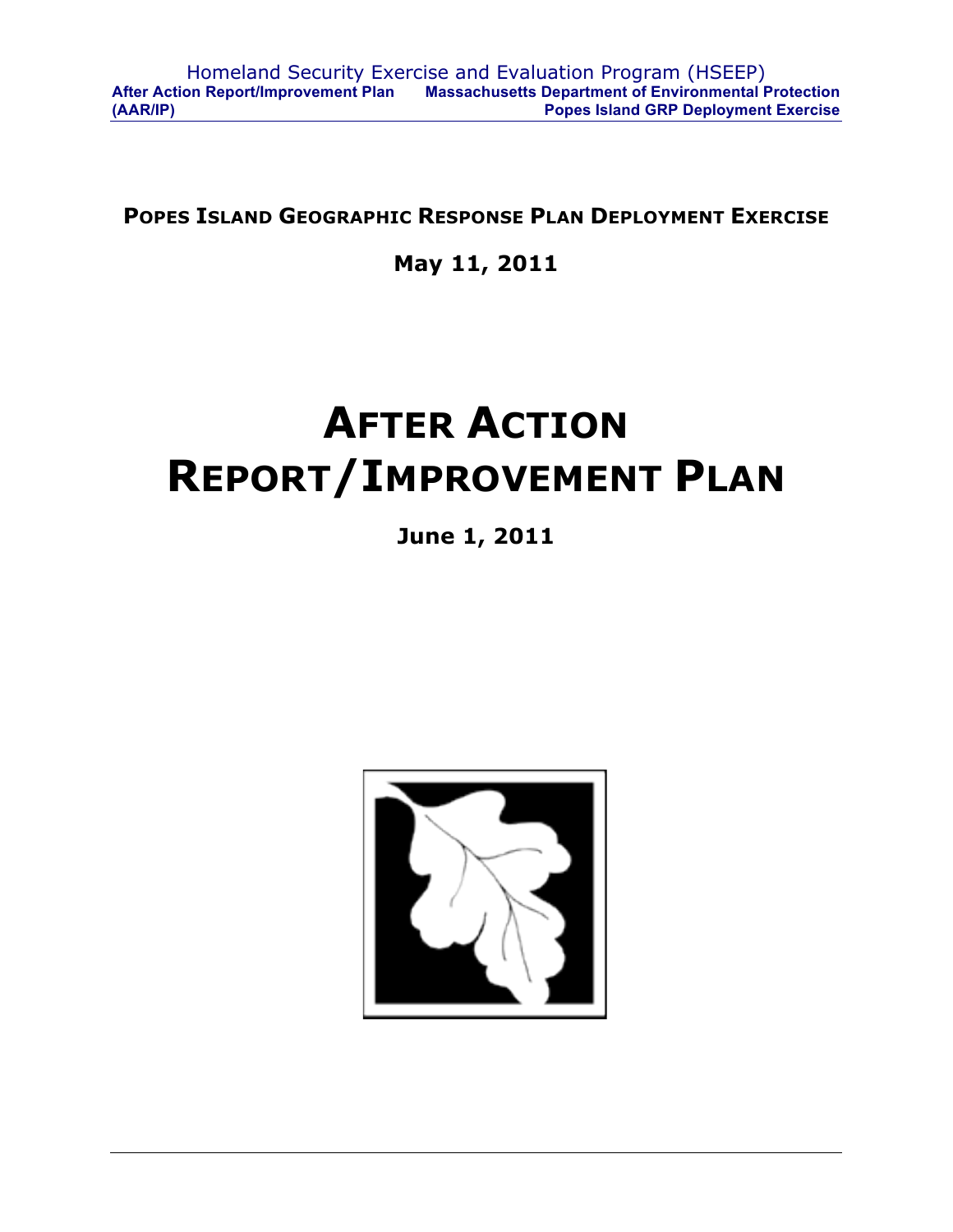This page is intentionally blank.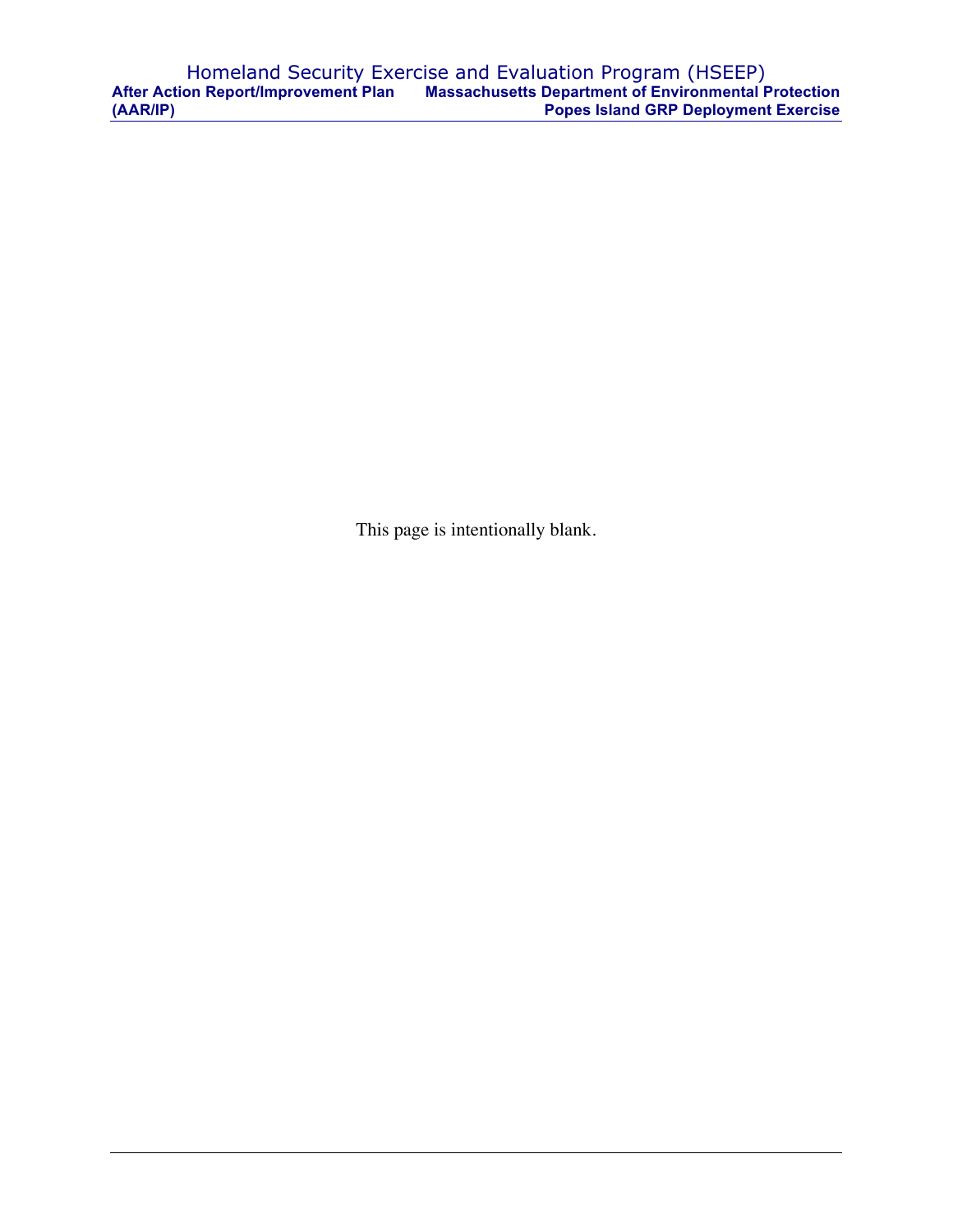## **HANDLING INSTRUCTIONS**

- 1. The title of this document is Popes Island GRP Deployment Exercise After Action Report.
- 2. The information gathered in this AAR/IP is classified as For Official Use Only (FOUO) and should be handled as sensitive information not to be disclosed. This document should be safeguarded, handled, transmitted, and stored in accordance with appropriate security directives. Reproduction of this document, in whole or in part, without prior approval from the Massachusetts DEP is prohibited.
- 3. At a minimum, the attached materials will be disseminated only on a need-to-know basis and when unattended, will be stored in a locked container or area offering sufficient protection against theft, compromise, inadvertent access, and unauthorized disclosure.
- 4. Points of Contact:

State POC: Rich Packard Program Manager MA DEP Oil Spill Prevention and Response Program 20 Riverside Drive Lakeville, MA 02347 508-946-2856 (office) Richard.Packard@state.ma.us

Federal POC: Michael Popovich Senior Chief Petty Officer, Ret.USCG First Coast Guard District District Response Advisory Team (DRAT) 408 Atlantic Ave. Boston, MA 02110 617-223-8441 Michael.D.Popovich@uscg.mil

Exercise Facilitator: Elise DeCola Operations Manager Nuka Research & Planning Group, LLC PO Box 1672 Plymouth, MA 02362 508-454-4009 (cell) elise@nukaresearch.com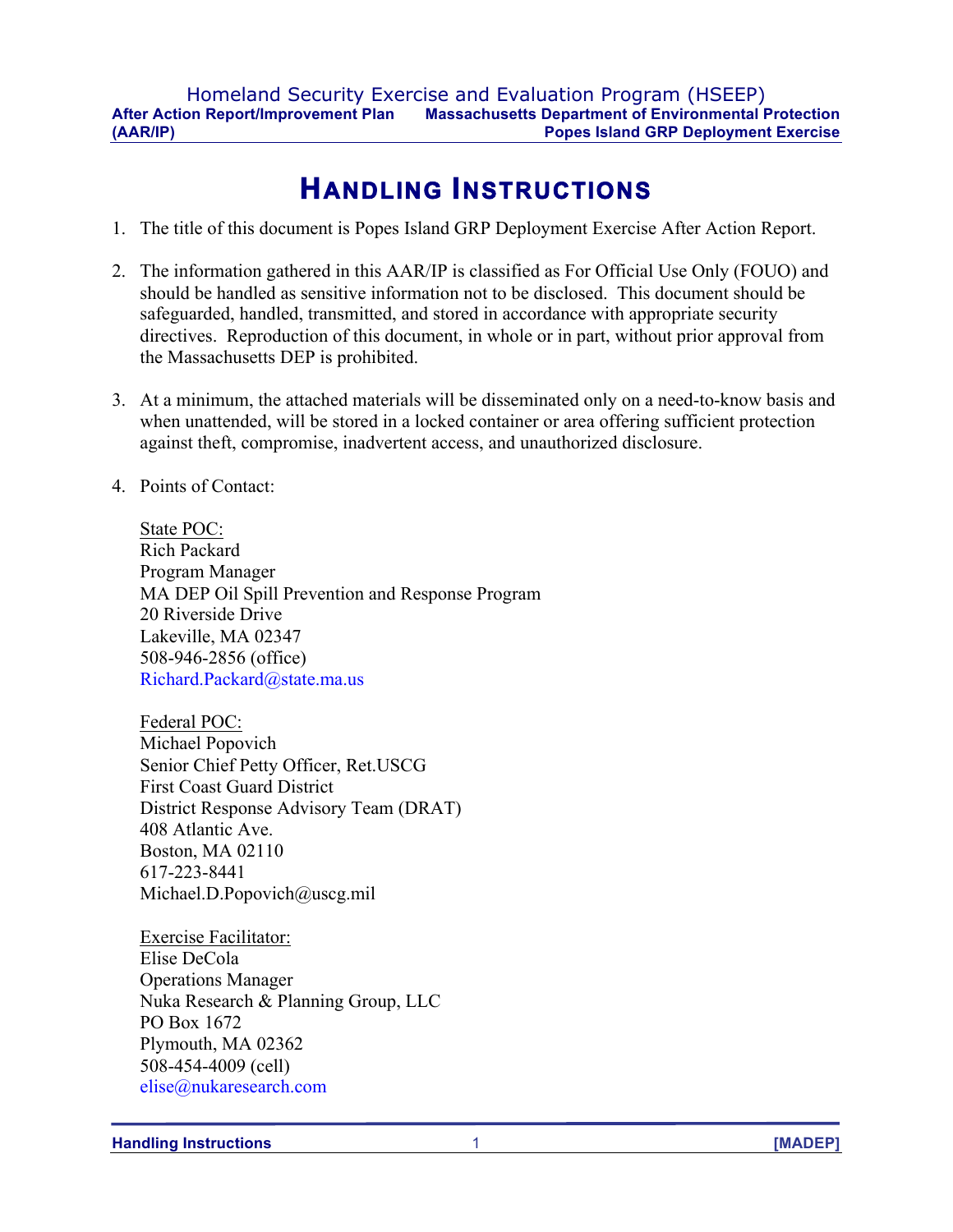This page is intentionally blank.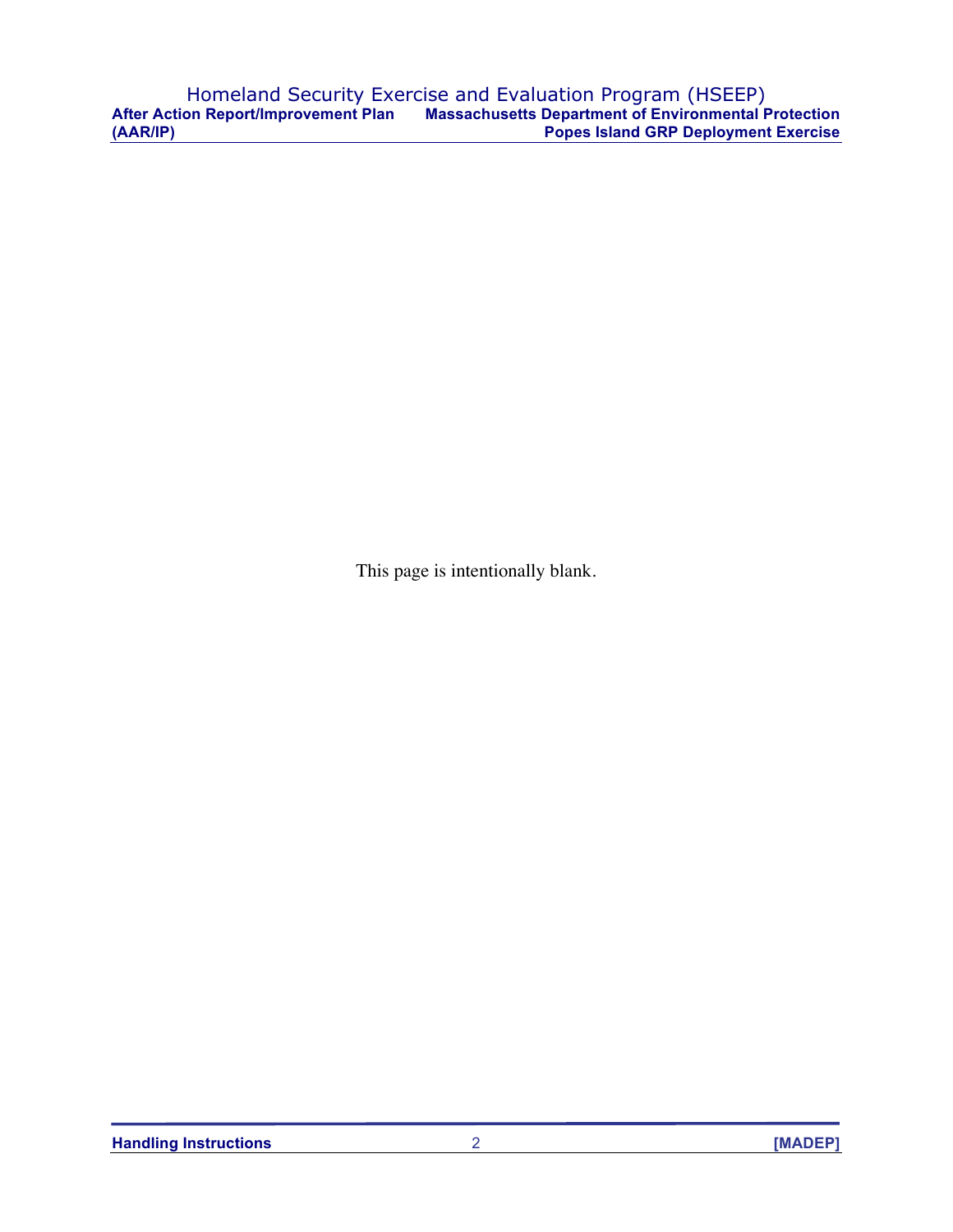Homeland Security Exercise and Evaluation Program (HSEEP) **After Action Report/Improvement Plan Massachusetts Department of Environmental Protection (AAR/IP) Popes Island GRP Deployment Exercise**

## **CONTENTS**

| Capabilities and Activities Identified for Demonstration  10 |  |
|--------------------------------------------------------------|--|
|                                                              |  |
|                                                              |  |
|                                                              |  |
|                                                              |  |
|                                                              |  |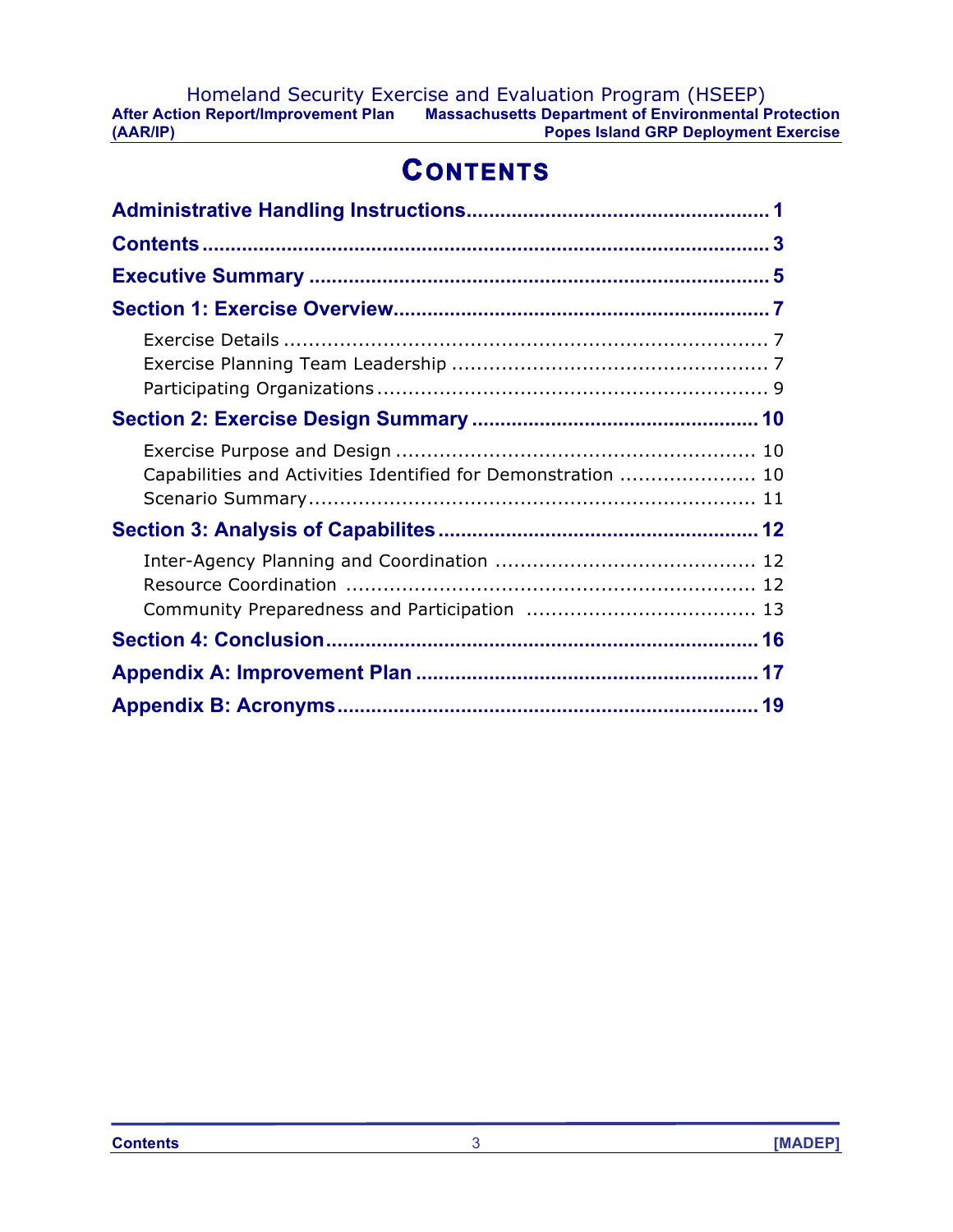This page is intentionally blank.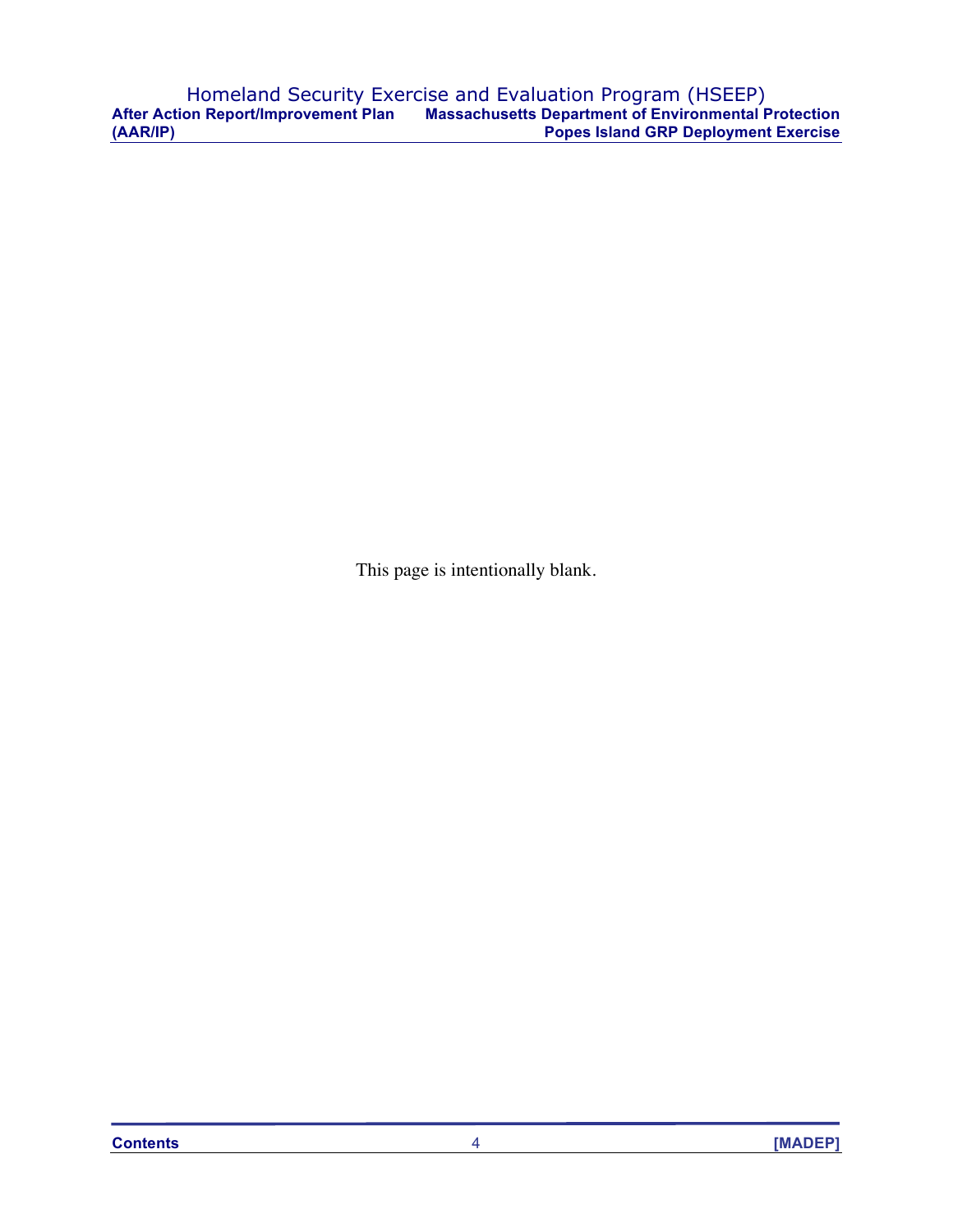## **EXECUTIVE SUMMARY**

The Massachusetts Department of Environmental Protection Popes Island GRP Deployment Exercise occurred on May 11, 2011. The Geographic Response Plan for Popes Island was developed as a tool specifically for the exercise, since no GRP exists at this site. The goal was to deploy a cascaded boom array, utilizing as many responders as possible to provide hands-on experience with oil spill response equipment and using a GRP as a guide.

The Massachusetts Department of Environmental Protection Geographic Response Plan Program exercise at Popes Island was developed to test local area first responder's Inter-Agency Planning and Coordination, Resource Coordination, and Local Oil Spill Preparedness capabilities. The exercise planning team was composed of numerous and diverse agencies, including the Fairhaven Fire Department, the Fairhaven Harbormaster Department, the Fairhaven Shellfish Department, the New Bedford Fire Department, the New Bedford Harbormaster Department, the New Bedford Port Security, the New Bedford Harbor Development Committee, New Bedford Emergency Management Department, Massachusetts Department of Environmental Conservation, and Nuka Research and Planning Group.

The exercise planning team discussed staging and field locations, manpower and vessel needs, timing of the exercise in relation to tidal schedule, and establishing objectives. Over two months there were two group meetings, one teleconference, and multiple email communiqués. The exercise objectives were focused on inter-agency coordination and resource coordination for the purpose of improving initial response capacity to oil spills in the towns of Fairhaven and New Bedford.

Based on the exercise planning team's deliberations, the following objectives were developed for the Popes Island site:

- Objective 1: Foster Inter-Agency Planning and Coordination by providing the opportunity for local responders to work with Federal (USCG) and State (MADEP) responders to plan for and deploy a GRP protective booming tactic during a simulated incident.
- Objective 2: To promote Resource Coordination among local responders, participants were expected to coordinate use of all vessels and assess adequacy of tactic and available response resources, staging process, and site access during practice deployment of oil spill equipment from New Bedford oil spill trailer.
- Objective 3: Local Oil Spill Preparedness was to be determined by deploying equipment from the trailer, providing participants hands-on experience mobilizing and demobilizing boom in the field, and asking them to evaluate the tactic used and identify any modifications necessary.

The purpose of this report is to analyze exercise results, identify strengths to be maintained and built upon, identify potential areas for further improvement, and support development of corrective actions.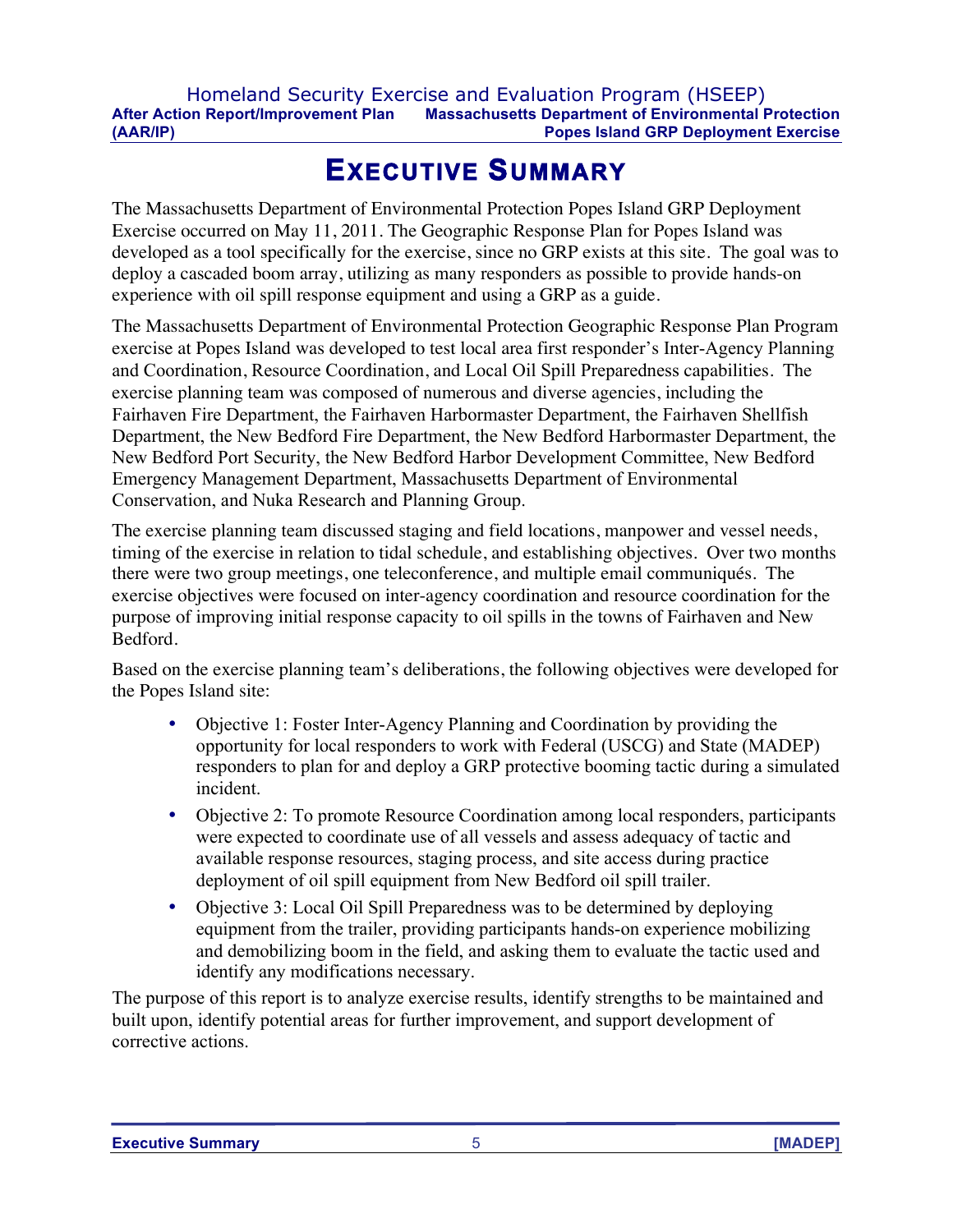## **Major Strengths**

The major strengths identified during this exercise are as follows:

- The responders worked well together at the staging area to unload/connect legs of boom, connect anchors/lines, and during demobilizing to wash and reload the trailer.
- The response personnel were eager to get hands-on experience, whether tasked directly or offering assistance to those who were.
- The responders identified opportunities to build on this exercise with additional boom deployments and both towns indicated an intention to conduct additional deployments.

## **Primary Areas for Improvement**

Throughout the exercise, several opportunities for improvement in the Towns of Fairhaven and New Bedford's ability to respond to the incident were identified. The primary areas for improvement, including recommendations, are as follows:

- To improve coordination between towns, response crews could be mixed during future incidents to include both fire and harbor personnel from both municipalities
- To optimize the response resources available, utilize smaller vessels for boom deployment and assign larger vessels to command/safety.
- Enhancing communications among vessels, between vessels and shore-based responders, and with safety/security vessels, would improve situational awareness of all parties, improve safety, and increase efficiency of boom deployment.

Overall, the exercise was successful in providing an opportunity for first responders to deploy boom under challenging environmental conditions. Subsequent exercises should focus on involving other personnel who could not participate in this exercise, and in continuing to coordinate between the two towns.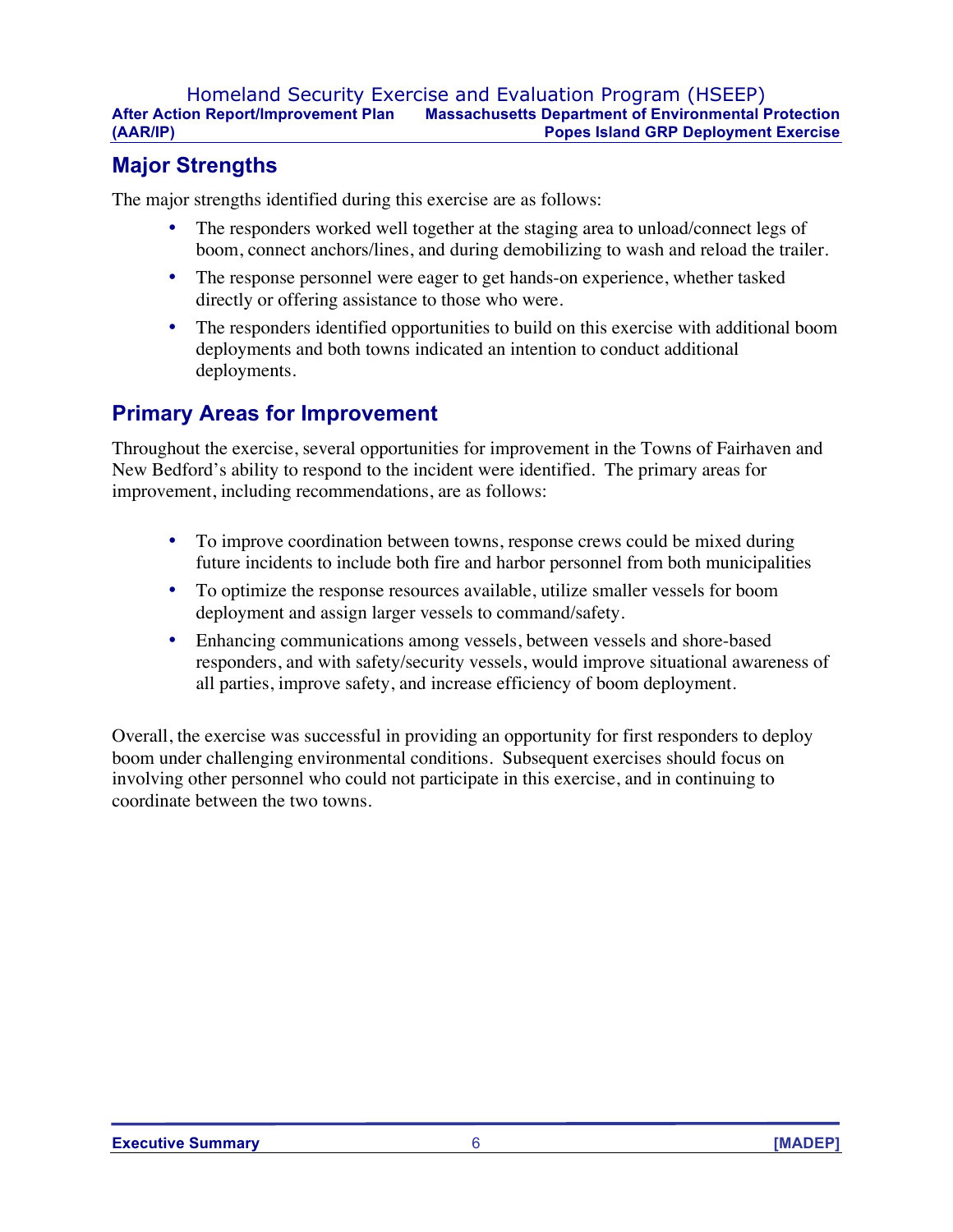## **SECTION 1: EXERCISE OVERVIEW**

## **Exercise Details**

## **Exercise Name**

Massachusetts Department of Environmental Protection Popes Island GRP Deployment Exercise

## **Type of Exercise**

Functional Exercise

**Exercise Start Date** May 11, 2011

**Exercise End Date** May 11, 2011

## **Duration**

Four hours and fifteen minutes

## **Location**

Safety and operations briefings occurred at the South Coast Training Center, in Fairhaven, MA. Subsequently, staging took place at the Pease Park parking lot/boat ramp, with field deployment offshore at Popes Island, in waters shared by New Bedford and Fairhaven, MA.

## **Sponsor**

The Massachusetts DEP was the sponsor of the exercise, with input from the United States Coast Guard and Nuka Research and Planning Group, LLC.

## **Program**

Homeland Security Exercise and Evaluation Program (HSEEP)

## **Mission**

This exercise was designed to provide an opportunity for participants to practice a response to a simulated oil spill, preventing oil from impacting sensitive areas.

## **Capabilities**

Planning, Resource Coordination, Community Preparedness and Participation

## **Scenario Type**

The scenario is a simulated oil spill in New Bedford's Inner Harbor

## **Exercise Planning Team**

• David Darmofal, participant Fairhaven Harbormaster 508-984-4529 harbormaster@fairhaven-ma.gov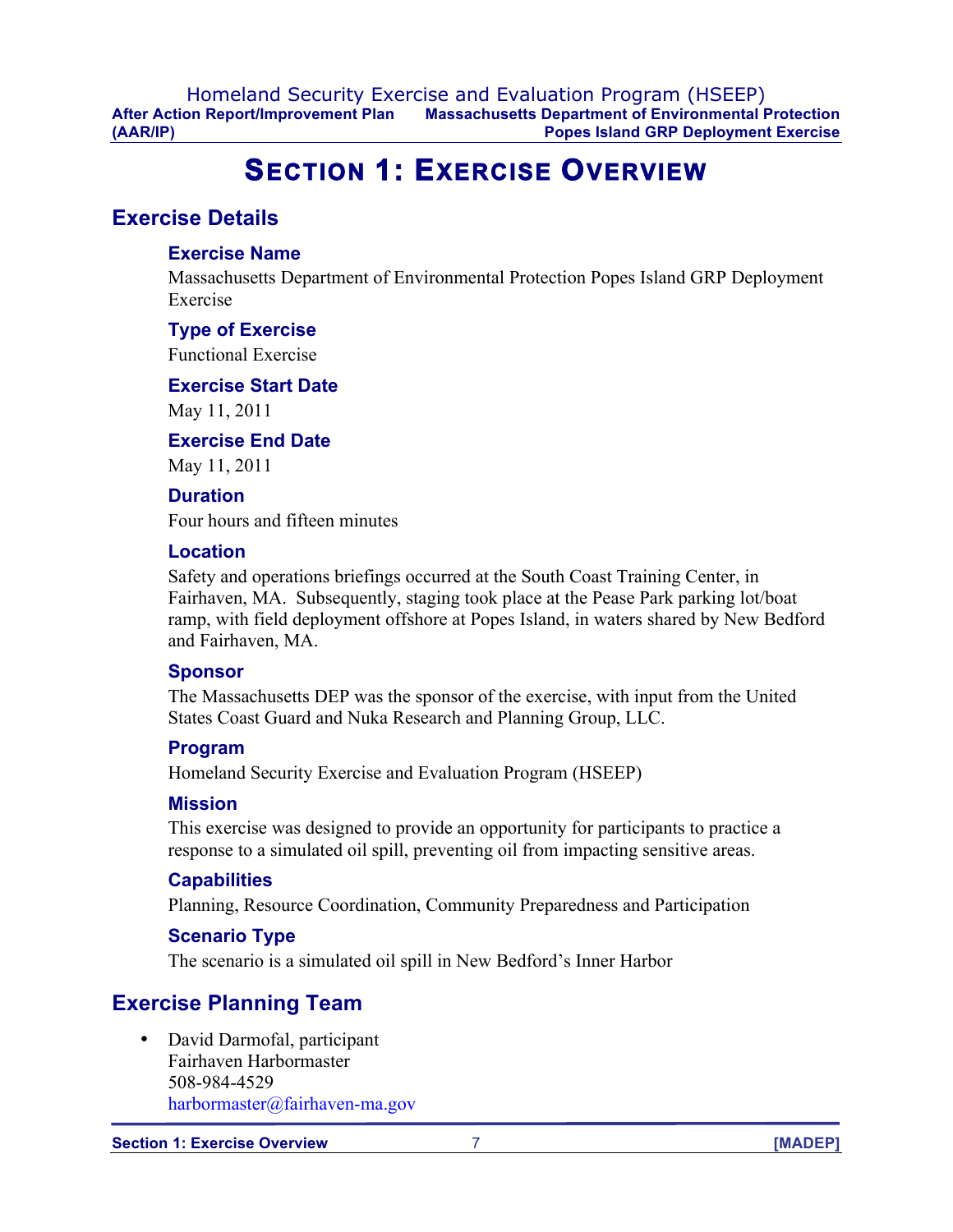- Tim Cox, participant Fairhaven Shellfish Department 508-984-4529 shellfish@fairhaven-ma.gov
- Todd Correia, participant Fairhaven Fire Department 508-994-1428 ems@fairhavenfire.org
- Timothy Francis, participant Fairhaven Fire Chief 508-994-1428 Chief.Francis@verizon.net
- Steven Beaulieu, participant New Bedford Fire Department 508-991-6120 slbeaulieu@aol.com
- Jill Simmons, participant New Bedford Port Security 508-989-2925 Jill.simmons@newbedfordpd.com
- Kristin Decas, participant New Bedford Harbor Development Commission 508-961-3000 kdecas@newbedford-ma.gov
- Mike Popovich, participant USCG, District 1 617-223-8441 Michael.D.Popovich@uscg.mil
- Rich Packard, facilitator MADEP 508-946-2856 Richard.Packard@state.ma.us
- Elise DeCola, facilitator Nuka Research and Planning Group 508-454-4009 elise@nukaresearch.com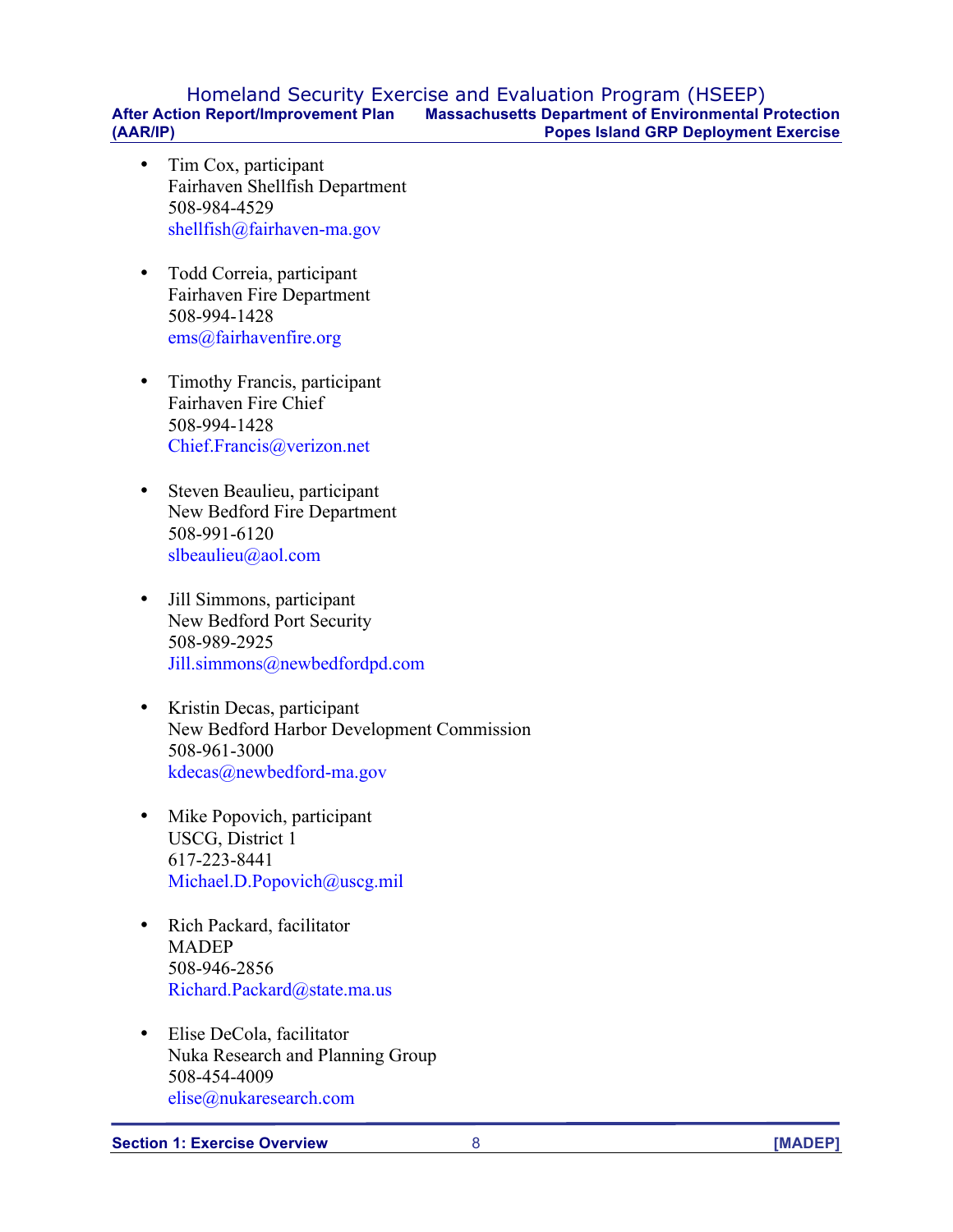## **Participating Organizations**

Participating organizations included: the Fairhaven Fire Department, the Fairhaven Harbormaster Department, the Fairhaven Shellfish Department, the New Bedford Fire Department, the New Bedford Harbormaster Department, the New Bedford Port Security, the New Bedford Harbor Development Committee, New Bedford Emergency Management Department, the Dartmouth Harbormaster Department, Massachusetts Department of Environmental Conservation, United States Coast Guard, Massachusetts Maritime Academy, Massachusetts Division of Marine Fisheries, Moran Environmental, and Nuka Research and Planning Group.

## **Number of Participants**

- Players: 38
- Controllers: 2
- Evaluators/Observers: 14
- Facilitators: 3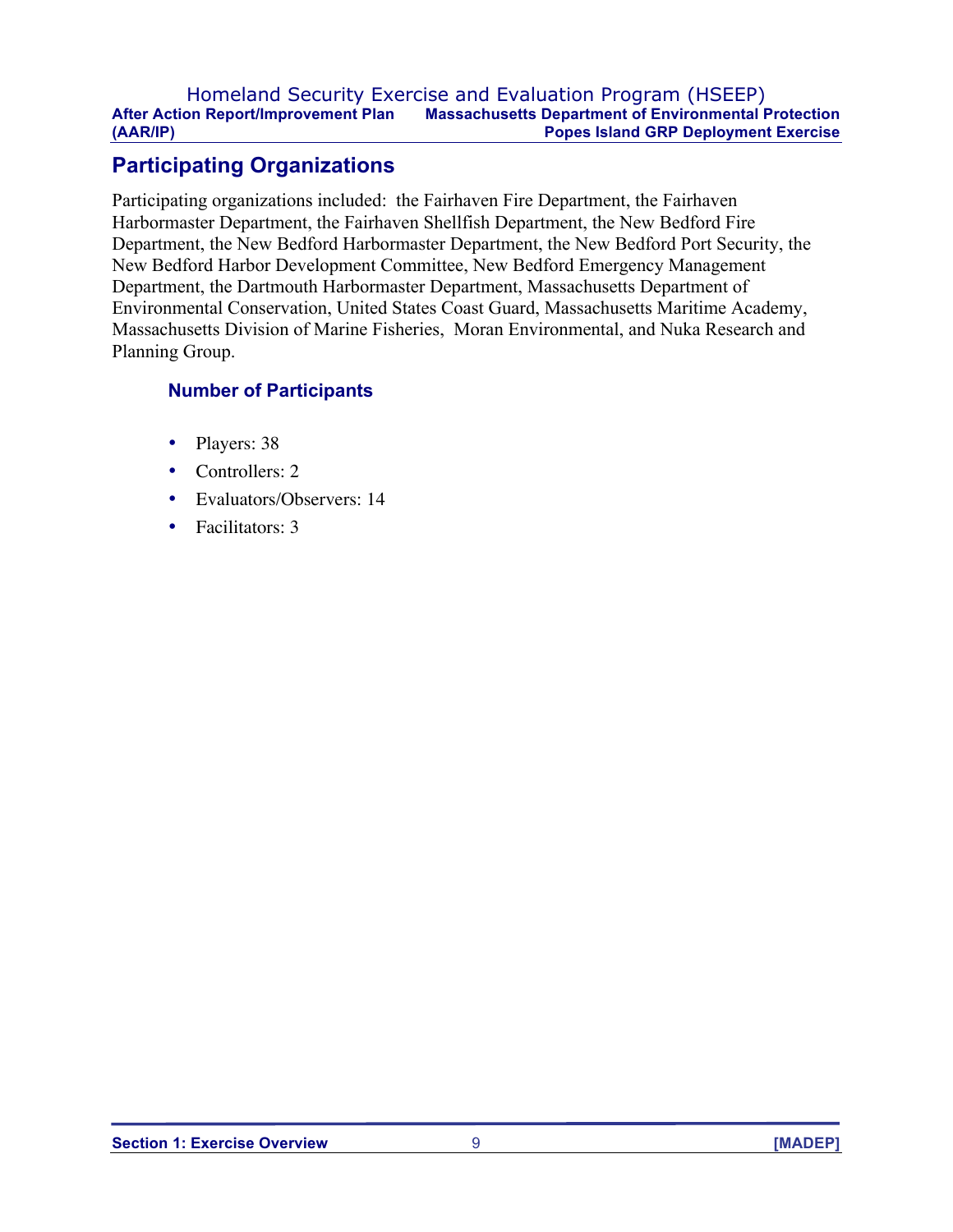## **SECTION 2: EXERCISE DESIGN SUMMARY**

## **Exercise Purpose and Design**

Geographic Response Plans (GRP) are tactical oil spill response plans tailored to protect a specific sensitive area from impacts following a spill. GRPs are developed by collaborative work groups that include local, state, and federal agencies, natural resource organizations, spill response organizations, and the oil industry. GRPs are incorporated into the state/federal Area Contingency Plans for oil spill and hazardous materials response. The Area Contingency Plan implements the National Contingency Plan and aligns with the National Response Framework. Once the GRPs have been published in the Area Plan, the next step in the planning and preparedness process involves exercising the GRPs to (1) field verify the resources and tactics identified in the GRP and (2) provide a hands-on opportunity for local responders to practice deploying spill response equipment.

The MassDEP GRP Exercise Program is currently in the third year of field exercises involving local fire, harbor, police, shellfish, and emergency management personnel along with state and federal agencies (Mass Division of Marine Fisheries, U.S. Coast Guard, Mass Environmental Police, NOAA). The exercise design, facilitation, planning, and reporting are funded by MassDEP. Participating towns received grant funding to cover overtime and backfill costs. These exercises are designed to examine the strategies and provide experience to the responders.

## **Exercise Objectives, Capabilities, and Activities**

Capabilities-based planning allows for exercise planning teams to develop exercise objectives and observe exercise outcomes through a framework of specific action items that were derived from the Target Capabilities List (TCL). The capabilities listed below form the foundation for the organization of all objectives and observations in this exercise. Additionally, each capability is linked to several corresponding activities and tasks to provide additional detail.

Based upon the identified exercise objectives below, the exercise planning team has decided to demonstrate the following capabilities during this exercise:

- **Objective 1:** The goal was to foster Inter-Agency Planning and Coordination by providing the opportunity for local responders to work with Federal (USCG) and State (MADEP) responders to plan for and deploy a GRP protective booming tactic during a simulated incident.
- **Objective 2:** To promote Resource Coordination among local responders, participants were expected to coordinate use of all vessels and assess adequacy of tactic and available response resources, staging process, and site access during practice deployment of oil spill equipment from New Bedford oil spill trailer.
- **Objective 3:** Local Oil Spill Preparedness was to be determined by deploying equipment from the trailer, providing participants hands-on experience mobilizing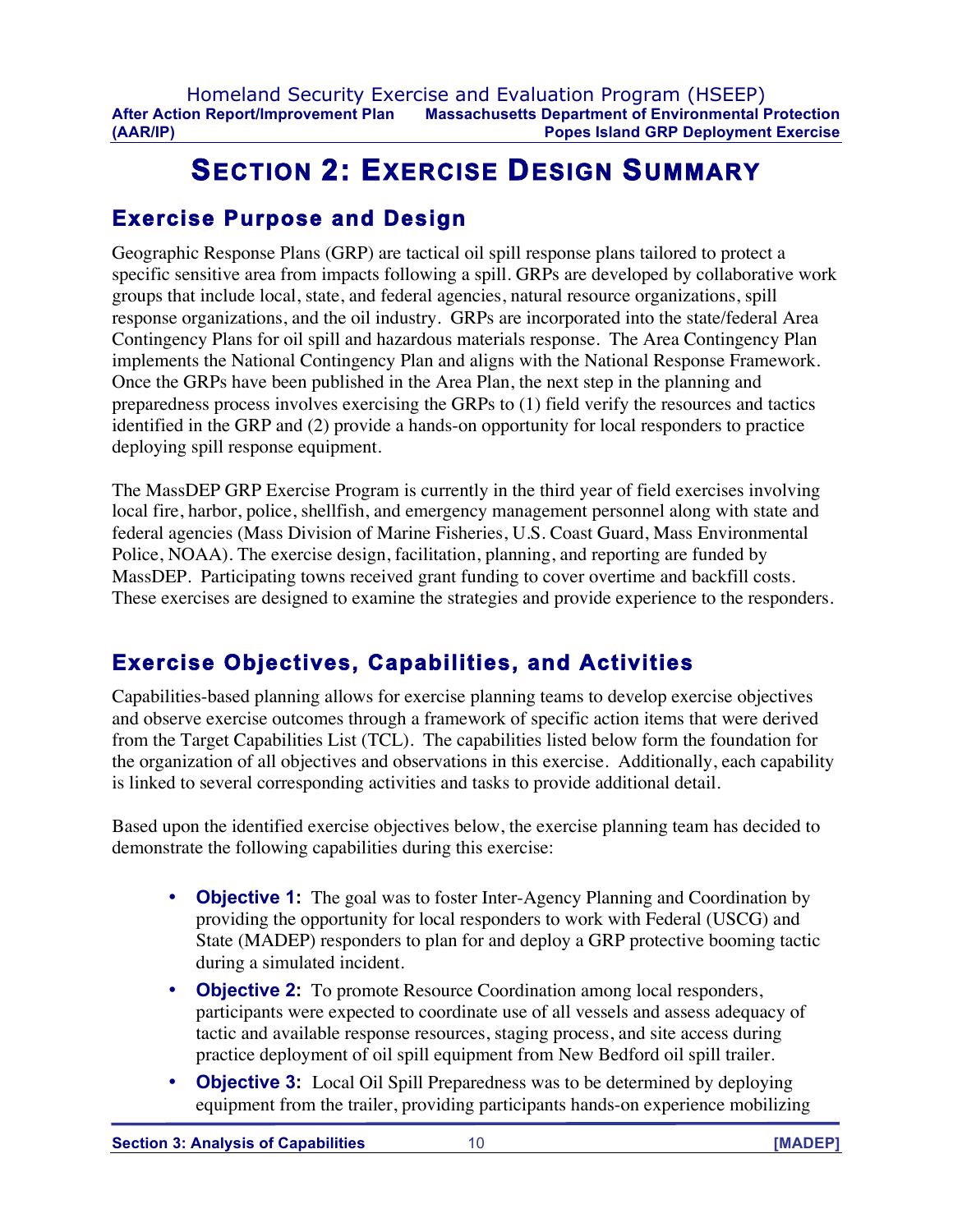and demobilizing boom in the field, and asking them to evaluate the tactic used and identify any modifications necessary.

- **Planning**: The goal was to foster Inter-Agency Planning and Coordination by providing the opportunity for local responders to work with Federal (USCG) and State (MADEP) responders to plan for and deploy a GRP protective booming tactic during a simulated incident.
- **Resource Coordination**: Promote Resource Coordination; Deploy equipment from trailer and provide hands-on experience mobilizing and demobilizing boom in the field.
- **Community Preparedness and Participation**: Local Oil Spill Preparedness was to be determined by deploying equipment from the trailer, providing participants hands-on experience mobilizing and demobilizing boom in the field, and asking them to evaluate the tactic used and identify any modifications necessary.

## **Scenario Summary**

The scenario was a simulated oil spill in New Bedford Inner Harbor that migrates north toward Pope's Island and the Acushnet River. Staff from the Fairhaven Fire Department, the New Bedford Fire Department, New Bedford Port Security, the Fairhaven Harbormaster Department, and Fairhaven Shellfish Department was the primary responders for this deployment exercise. After initial safety and operations briefings, they transported, deployed, demobilized, and stored the boom and anchors used in the exercise. Professional spill responders from Moran Environmental provided assistance and direction to the town responders. Personnel from Nuka Research and MassDEP acted as facilitators, providing direction, answering questions, and keeping the process moving.

After the boom was loaded back in the trailer, there was a post-exercise 'hot wash', during which participants were asked to share any insights learned during the exercise and/or any suggestions on modifications needed to successfully deploy the tactic. There was a group of observer/evaluators who observed part or all of the exercise and were asked to fill out evaluation forms online, or participate in the debriefing. The observers included representatives from the Coast Guard, New Bedford Fire Department, New Bedford Emergency Management, and the MassDEP.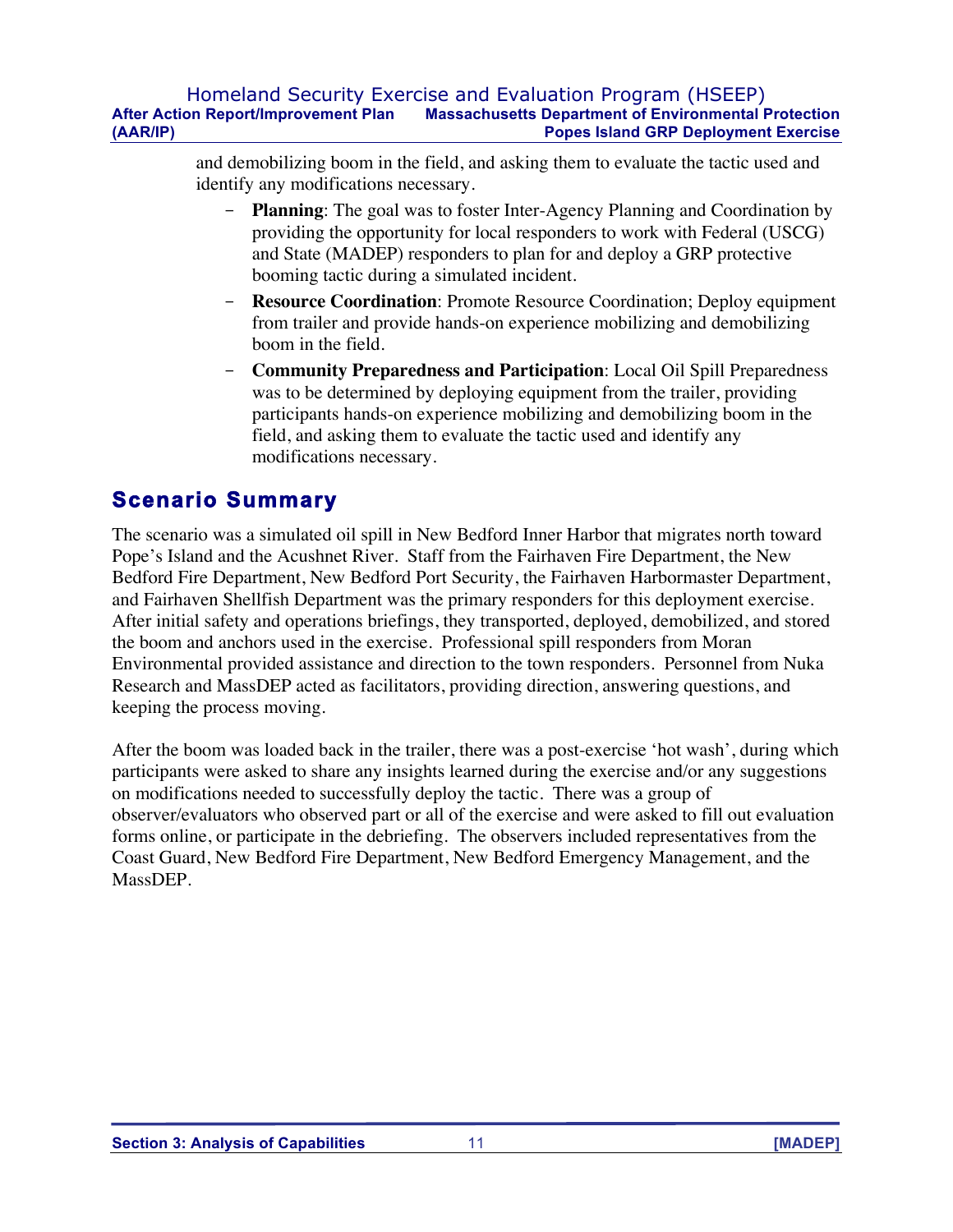## **SECTION 3: ANALYSIS OF CAPABILITIES**

This section of the report reviews the performance of the exercised capabilities, activities, and tasks. In this section, observations are organized by capability and associated activities. The capabilities linked to the exercise objectives of Massachusetts Department of Environmental Protection Popes Island GRP Deployment Exercise are listed below, followed by corresponding activities. Each activity is followed by related observations, which include references, analysis, and recommendations.

## **CAPABILITY 1: INTER-AGENCY PLANNING AND COORDINATION**

**Capability Summary:** To foster Inter-Agency Planning and Coordination, the exercise design provided the opportunity for local responders (Fire and Harbormaster Departments from Fairhaven and New Bedford) to work with Federal (USCG) and State (MADEP) responders to plan for and deploy a GRP protective booming tactic during a simulated incident. Coordination of response equipment, vessels, and responders from two towns during the planning and execution of the exercise were evaluated.

Activity 1.1: Command and Control Coordination

## **Observation 1.1: Improvement**

There was a slight disconnect between on-water response assets from differing towns due to the use of parallel command structures, rather than a single Unified Command.

## **References:** N/A

**Analysis:** Each fire chief acted as On-Scene commander, tasking their vessels and crew directly without necessarily coordinating across jurisdictional lines. Group members would receive specific direction only from one On-Scene commander (their respective chief), depending on their town department affiliation.

## **Recommendations:**

To improve coordination between towns, response crews could be mixed during future incidents or accidents to include both fire and harbor personnel from both municipalities.

On-scene commanders could work together to provide a single point of radio contact to task all on-water response assets, rather than issuing duplicate or potentially competing directions.

## **CAPABILITY 2: RESOURCE COORDINATION**

**Capability Summary:** Promote Resource Coordination across towns and departments engaged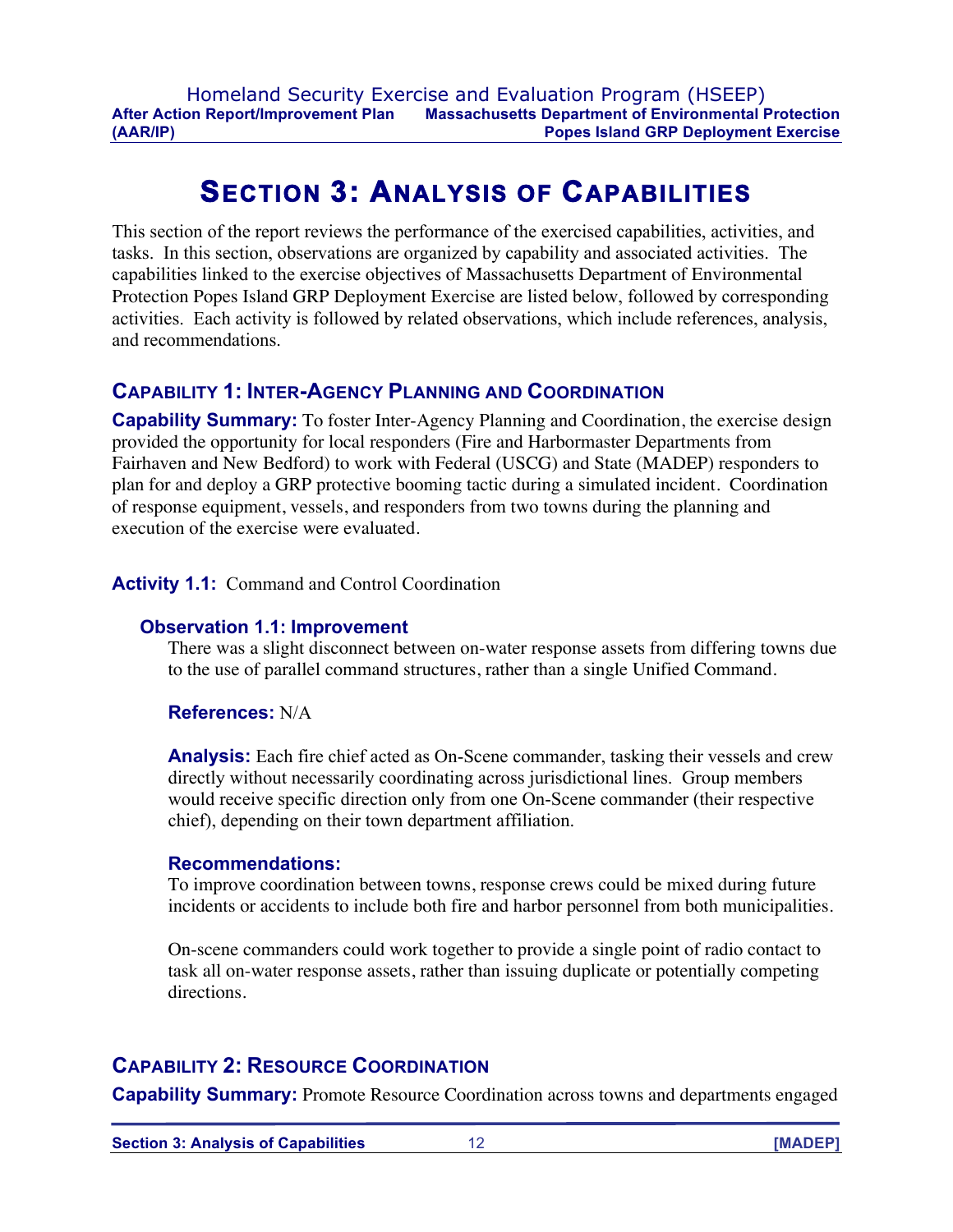in deploying oil spill boom in protective arrays as specified in Geographic Response Plans.

**Activity 2.1:** Mobilization and Demobilization of boom

#### **Observation 2.1: Strength**

There was seamless coordination among responders from various town departments, state and federal agencies.

**References:** N/A

**Analysis:** The responders worked together at the staging area to unload/connect legs of boom, connect anchors/lines, and during demobilizing to wash and reload the trailer.

**Recommendations:** Continue to seek opportunities to exercise equipment and personnel across towns and agencies.

**Activity 2.2:** Deployment of Protective Booming Strategy Contained in Geographic Response Plan

#### **Observation 2.2: Strength**

Despite challenging weather and a last-minute change in exercise location, the responders were able to successfully deploy 800' of boom in four cascaded segments to divert and collect oil during a simulated incident.

#### **References:** N/A

**Analysis:** Weather conditions (strong directional winds, cold water and air temperatures) necessitated a last minute change in exercise location, yet all participants were able to adjust to the last minute change. Marine and shoreline anchors were set successfully by a team of responders from local and federal agencies using equipment from state response trailers. During challenging weather conditions the group demonstrated the ability to successfully deploy the assigned tactic.

**Recommendations:** Continue to seek opportunities to exercise equipment and personnel.

#### **Activity 2.3** Safety

#### **Observation 2.3: Improvement**

While a safety plan and briefing were developed prior to the exercise and a Safety Officer assigned, several safety concerns were noted.

#### **References:** N/A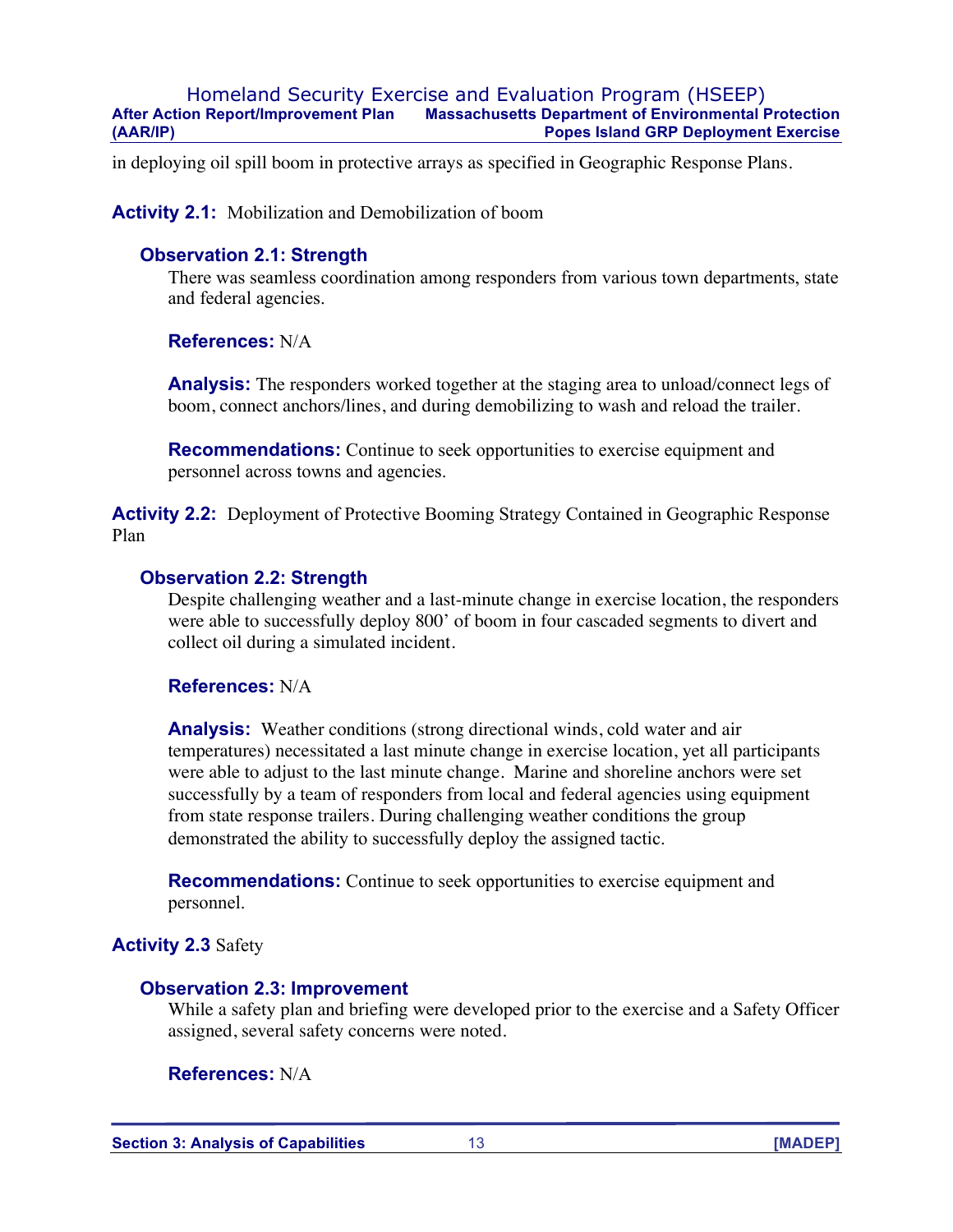**Analysis:** It was reported to exercise facilitators (but not observed) that several participants were not wearing PFDs at all times while on docks or vessels. It was also noted during the debrief that there were several instances where a vessel lookout would have been a prudent safety measure to ensure that vessels actively deploying boom did not collide with other vessels or obstructions.

#### **Recommendations:**

Ensure that safety violations are quickly reported and remedied. Provide additional safety/control vessels.

**Activity 2.4** Suitability of Vessels to Boom Deployment

### **Observation 2.4: Improvement**

Several of the vessels participating in the exercise experienced challenges or setbacks due to the suitability (or lack thereof) of vessel capabilities to response function.

### **References:** N/A

**Analysis:** Vessels participating in the exercise ranged in size from 17 to 24 feet. While the exercise was designed to include a few larger vessels, including New Bedford's fire response vessel, participants quickly determined that the size and configuration of the vessel had a measurable impact on its ability to carry out assigned tasking. Smaller vessels with better maneuverability were better suited to setting anchors and positioning boom. The larger vessels were better suited to towing boom, but their higher freeboard made it more difficult to set and adjust boom at the waterline. Smaller vessels should be used for maneuverability through congested areas and shallow waters and large vessels can be used to transport boom and in case greater horsepower is necessary.

#### **Recommendations:**

Assign response vessels based on capability/configuration.

## **CAPABILITY 3: COMMUNITY PREPAREDNESS AND PARTICIPATION**

**Capability Summary:** Local Oil Spill Preparedness was to be determined by deploying equipment from the trailer, providing participants hands-on experience mobilizing and demobilizing boom in the field, and applying protective booming tactics from Geographic Response Plan.

**Activity 3.1:** Responders from town fire and harbor departments were rotated in and out of active vs. observer roles to maximize the opportunity to both participate in and observe/evaluate the use of hard boom to protect priority areas during an oil spill.

### **Observation 1.1: Strength**

Participants had the opportunity both to practice boom deployment and to observe a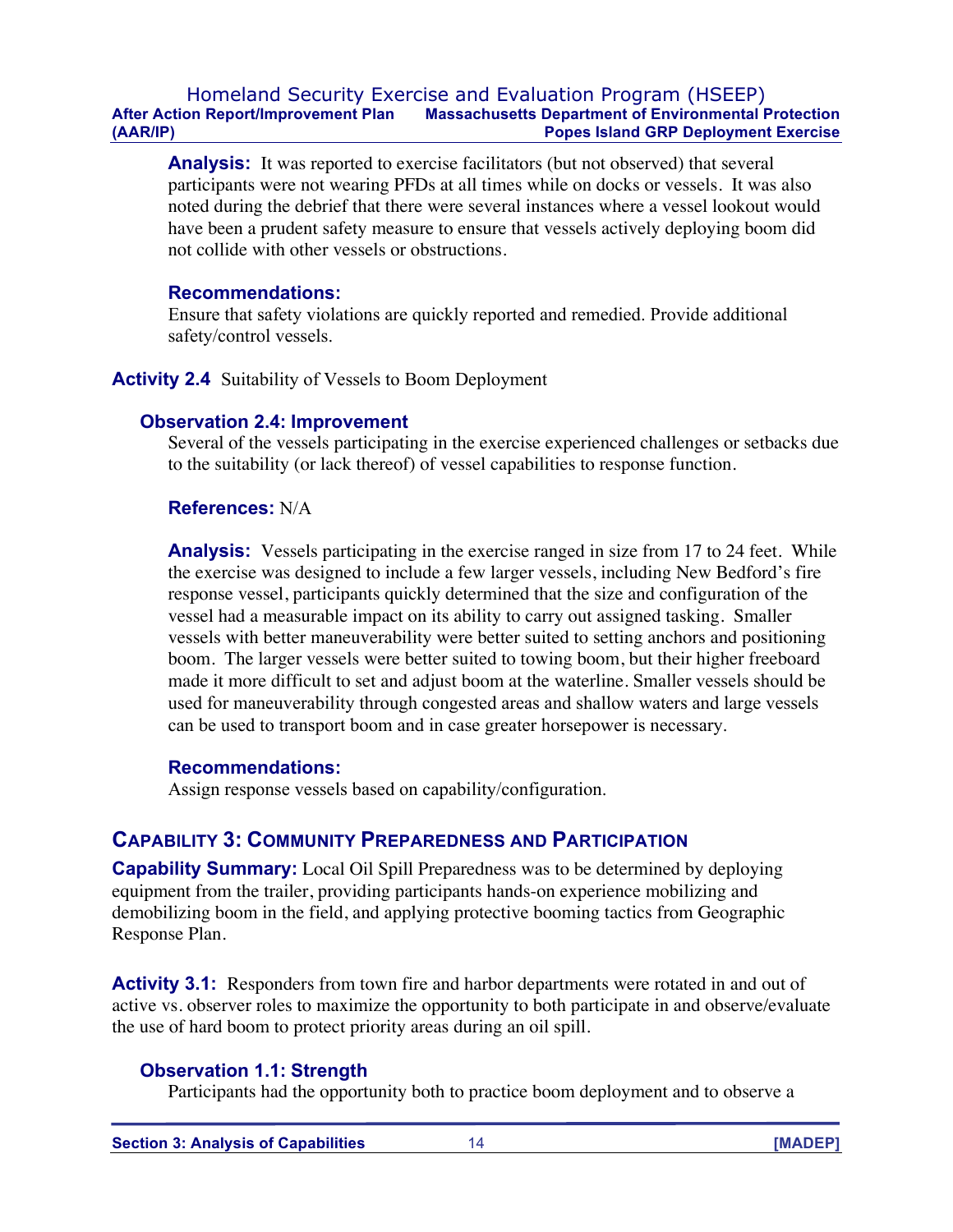range of techniques for setting boom and anchors.

#### **References:** N/A

**Analysis:** During the deployment, responders were successful under challenging conditions, and demonstrated a preparedness to conduct protective booming if needed in the event of an oil spill. Rotation of participants allowed for maximum participation among a rather large group. During the post-incident hot wash, participations provided insightful feedback about the boom deployment techniques and tactics, based on both their firsthand experience and their observation of other on-water response teams.

**Recommendations:** None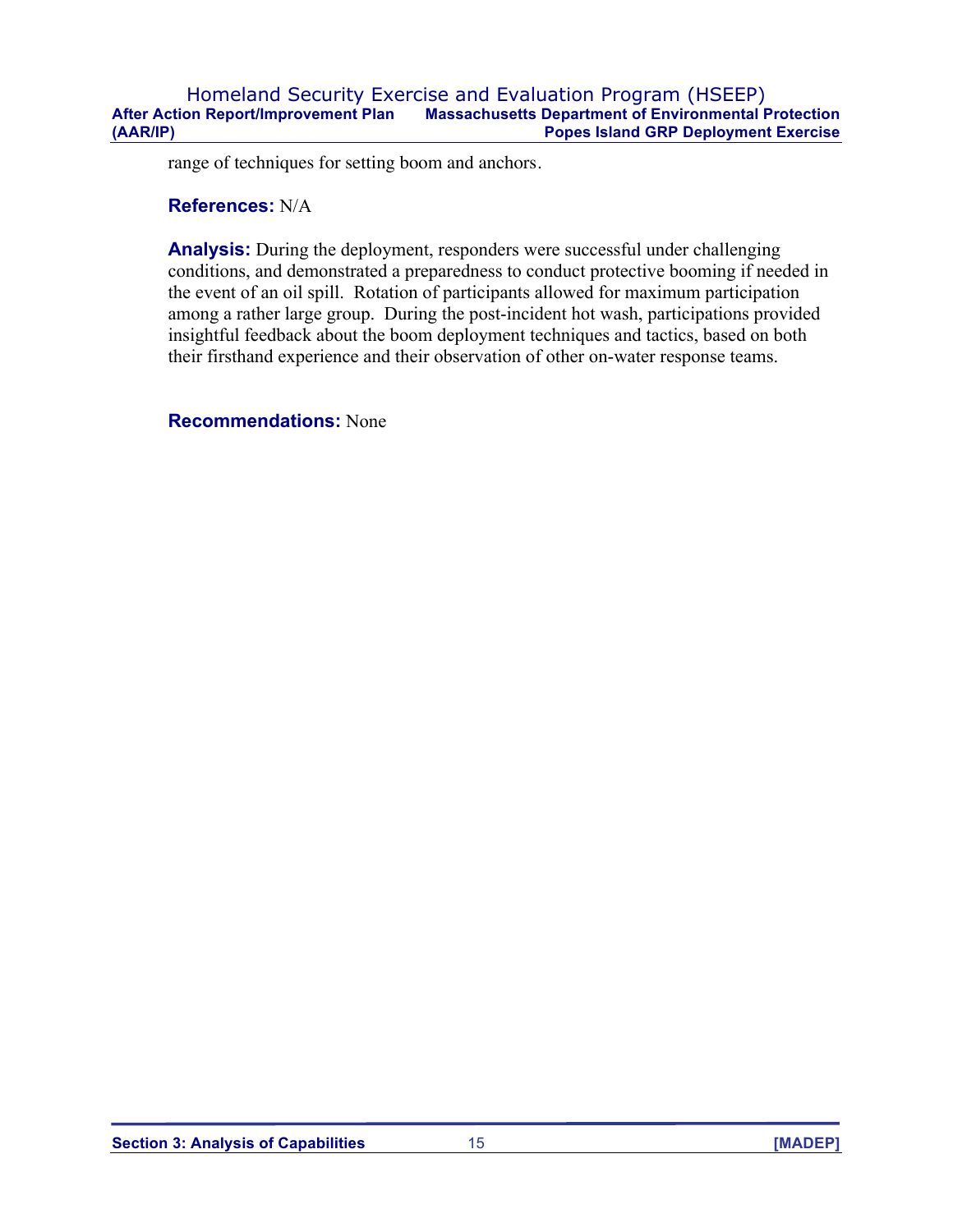## **SECTION 4: CONCLUSION**

The GRP deployment exercise at Popes Island was held in challenging environmental conditions. The group demonstrated the capability to assign participants to various roles, including incident commanders, safety officers, shore-based and vessel-based responders, and observers. Equipment from the New Bedford Oil Spill Response trailer was utilized and the group became more familiar with deploying, setting, and demobilizing boom, anchors, and floats. Finally, the group coordinated its efforts to successfully deploy a cascaded boom array and achieve hands-on experience.

Lessons learned from this exercise included but were not limited to: safety considerations should be emphasized, communication should be clear and direct, command and control should be coordinated across towns and departments, and that large and small vessels both have their uses. Major recommendations to address these lessons are: 1) make sure everyone on vessels wears a PFD and a lookout should be assigned for each vessel involved in the exercise, 2) one Incident Commander should provide any direction needed from Command Post, and 3) smaller vessels should be used for maneuverability through congested areas and shallow waters and large vessels can be used to transport boom and in case greater horsepower is necessary.

Safety should always be paramount, so that responders can achieve their goals without injury or damage to themselves or equipment. With a single person giving direction specifically to a vessel or responder, there is less room for miscommunication and error. Knowing what equipment to use in which situation creates more opportunity for a successful exercise.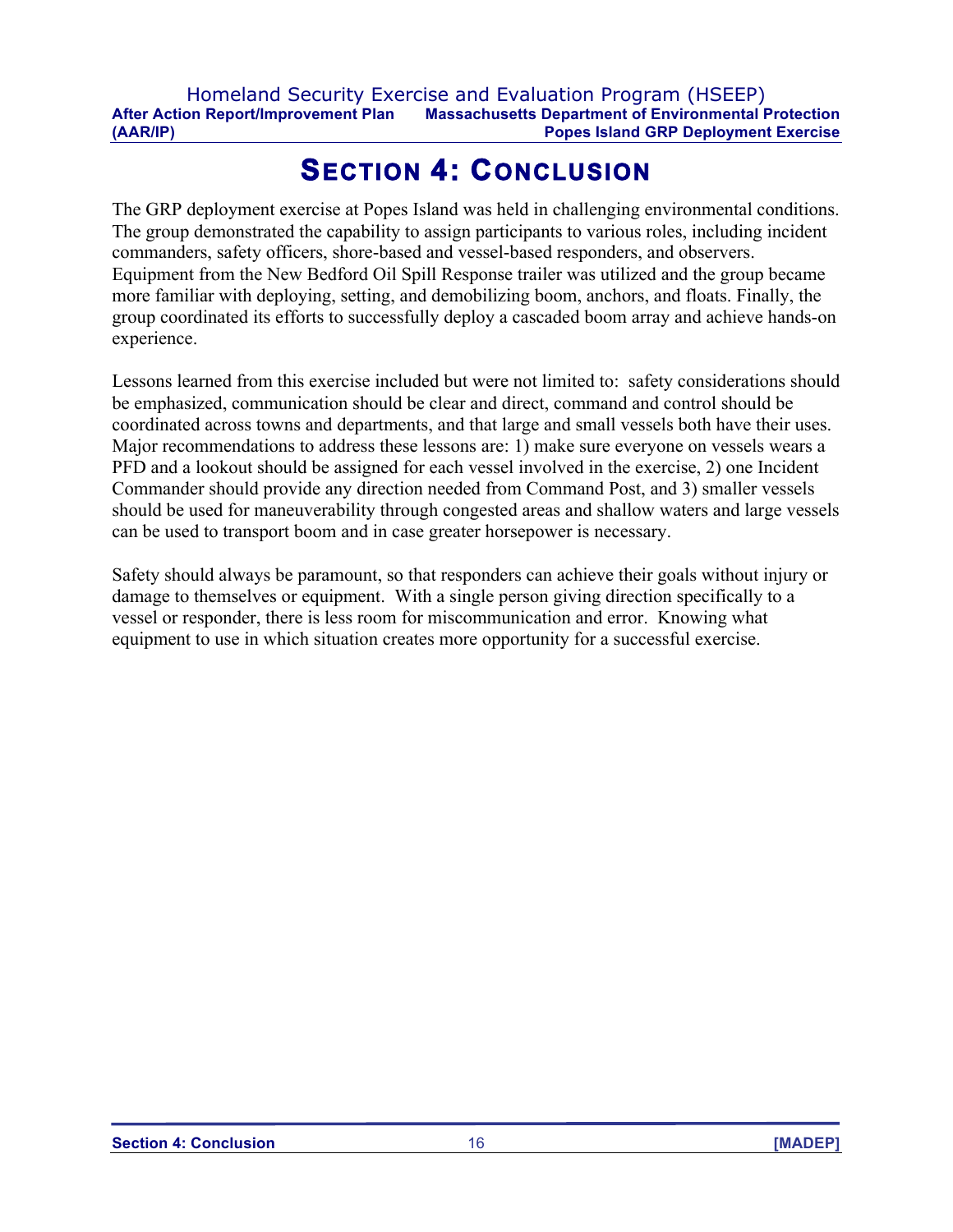## **APPENDIX A: IMPROVEMENT PLAN**

This IP has been developed specifically for Massachusetts, Bristol County, as a result of the Massachusetts Department of Environmental Protection Popes Island GRP Deployment Exercise conducted on May 11, 2011. These recommendations draw on both the After Action Report and the After Action Conference.

Table A.1 *Improvement Plan Matrix*

| <b>Capability</b>                                          | <b>Observation Title</b>                  | <b>Recommendation</b>                                               | <b>Corrective Action</b><br><b>Description</b>                                                                    | <b>Capability</b><br><b>Element</b> | <b>Primary</b><br><b>Responsible</b><br><b>Agency</b>      | <b>Agency</b><br><b>POC</b> | <b>Start</b><br><b>Date</b> | <b>Completion</b><br><b>Date</b> |
|------------------------------------------------------------|-------------------------------------------|---------------------------------------------------------------------|-------------------------------------------------------------------------------------------------------------------|-------------------------------------|------------------------------------------------------------|-----------------------------|-----------------------------|----------------------------------|
| Capability 1:<br>Interagency<br>Planning &<br>Coordination | 1. Command<br>and Control<br>Coordination | 1.1 Improve<br>command and<br>control coordination<br>between towns | 1.1.1 Encourage<br>mixed response<br>crews<br>(representing<br>multiple towns)<br>during future<br>exercises.     | Response<br>Coordination            | MassDEP                                                    | Rich<br>Packard             | May<br>2011                 | December<br>2011                 |
|                                                            |                                           |                                                                     | 1.1.2 Improve<br>coordination and<br>communication of<br>response<br>objectives among<br>on-scene<br>commanders   | Command<br>and Control              | MassDEP                                                    | Rich<br>Packard             | May<br>2011                 | December<br>2011                 |
|                                                            |                                           |                                                                     | $1.1.3$ Hold<br>additional<br>exercises<br>involving vessels,<br>responders, and<br>equipment from<br>both towns. | Response<br>Coordination            | Fairhaven<br>and New<br><b>Bedford Fire</b><br>Departments | Fire<br>Chiefs              | May<br>2011                 | May 2012                         |
| Capability 2:<br>Resource<br>Coordination                  |                                           | 2.1 Ensure that<br>safety violations<br>are quickly                 | 2.1.1 Stricter<br>oversight and<br>enforcement of                                                                 | Planning<br>and<br>Facilitation     | MassDEP                                                    | Rich<br>Packard             | May<br>2011                 | December<br>2011                 |

**Appendix A: Improvement Plan** 17 **17 [MADEP]**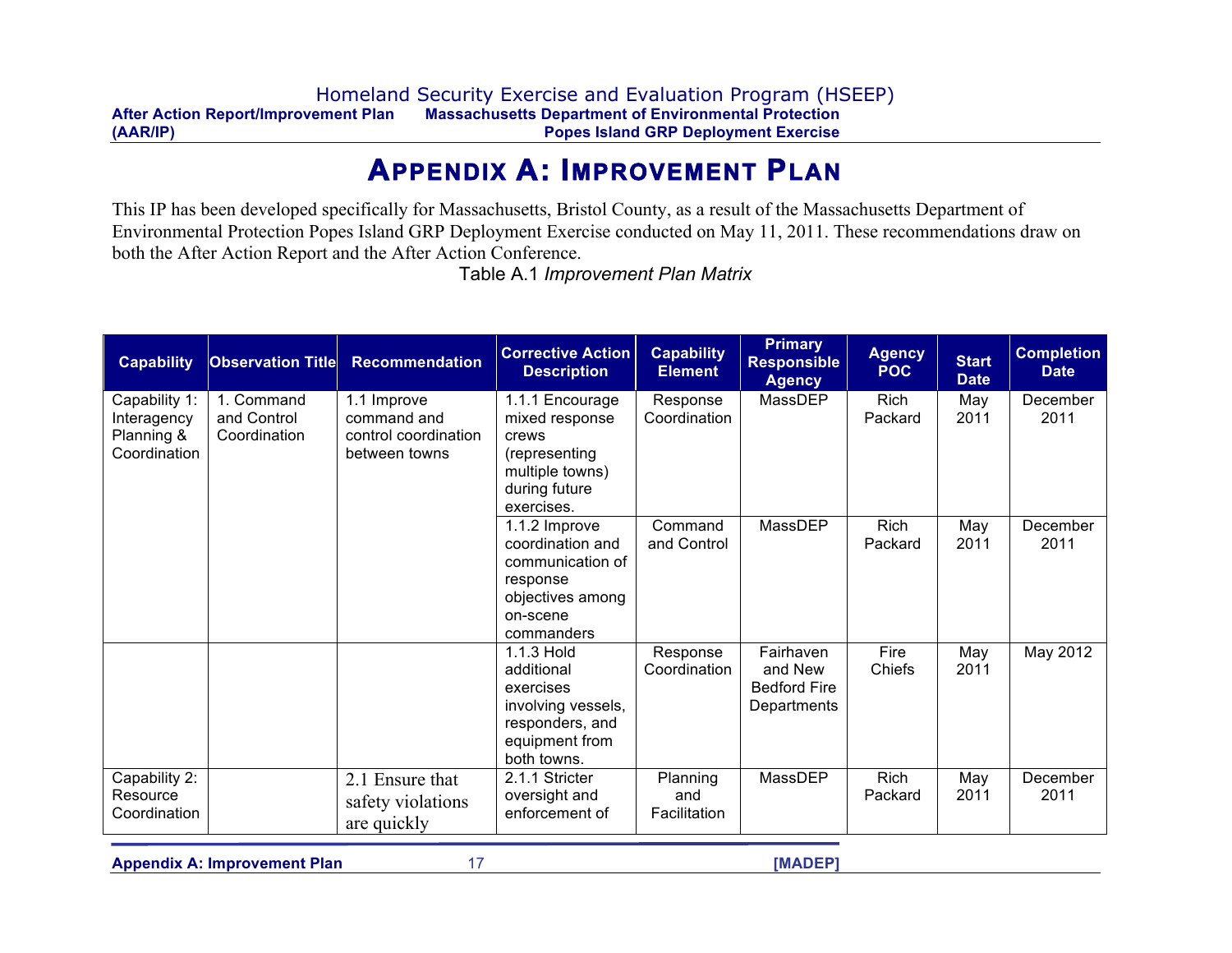#### Homeland Security Exercise and Evaluation Program (HSEEP) **After Action Report/Improvement Plan Massachusetts Department of Environmental Protection (AAR/IP) Popes Island GRP Deployment Exercise**

|  | reported and<br>remedied.                                                                           | safety during<br>future exercises.                                                              |                                 |                    |                                   |             |                  |
|--|-----------------------------------------------------------------------------------------------------|-------------------------------------------------------------------------------------------------|---------------------------------|--------------------|-----------------------------------|-------------|------------------|
|  |                                                                                                     | 2.1.2 Maintain<br>zero tolerance<br>for violation of<br>PDF policy.                             | Planning<br>and<br>Facilitation | MassDEP            | Rich<br>Packard                   | May<br>2011 | December<br>2011 |
|  | 2.2 Provide<br>additional<br>safety/control<br>vessels                                              | 2.2.1 Assign one<br>or more lookout<br>vessels to<br>maintain<br>situational<br>awareness       | Planning<br>and<br>Facilitation | U.S Coast<br>Guard | Sênior<br>Exercise<br>Participant | May<br>2011 | December<br>2011 |
|  |                                                                                                     | 2.2.2 Station<br>Safety Officer on<br>lookout vessel to<br>monitor for safety<br>issues         | Planning<br>and<br>Facilitation | U.S Coast<br>Guard | Sênior<br>Exercise<br>Participant | May<br>2011 | December<br>2011 |
|  | 3.1 Assign vessels<br>to response<br>functions based on<br>their configuration<br>and capabilities. | 3.1.1 Assign<br>smaller vessels<br>to boom<br>deployment and<br>larger vessels to<br>transport. | Planning                        | MassDEP            | Rich<br>Packard                   | May<br>2011 | December<br>2011 |